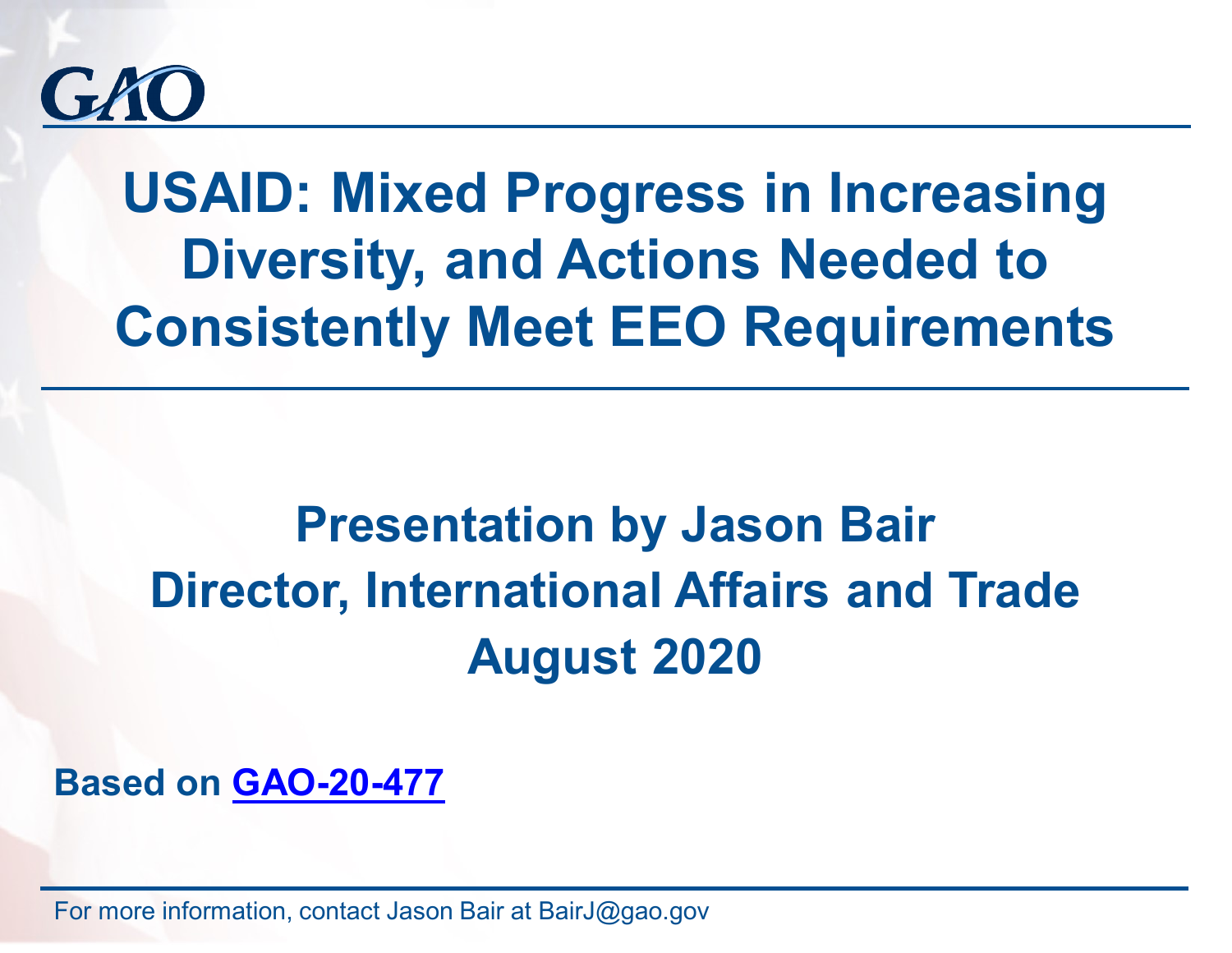

# **Background**

- Concerns about the demographic composition of the U.S. Agency for International Development (USAID) workforce are longstanding.
- USAID has a stated commitment to fostering an inclusive workforce that reflects that diversity of the United States.
- In fiscal year (FY) 2018, USAID's workforce included 2,964 fulltime, permanent, career employees, including
	- 1,666 Foreign Service
	- 1,298 Civil Service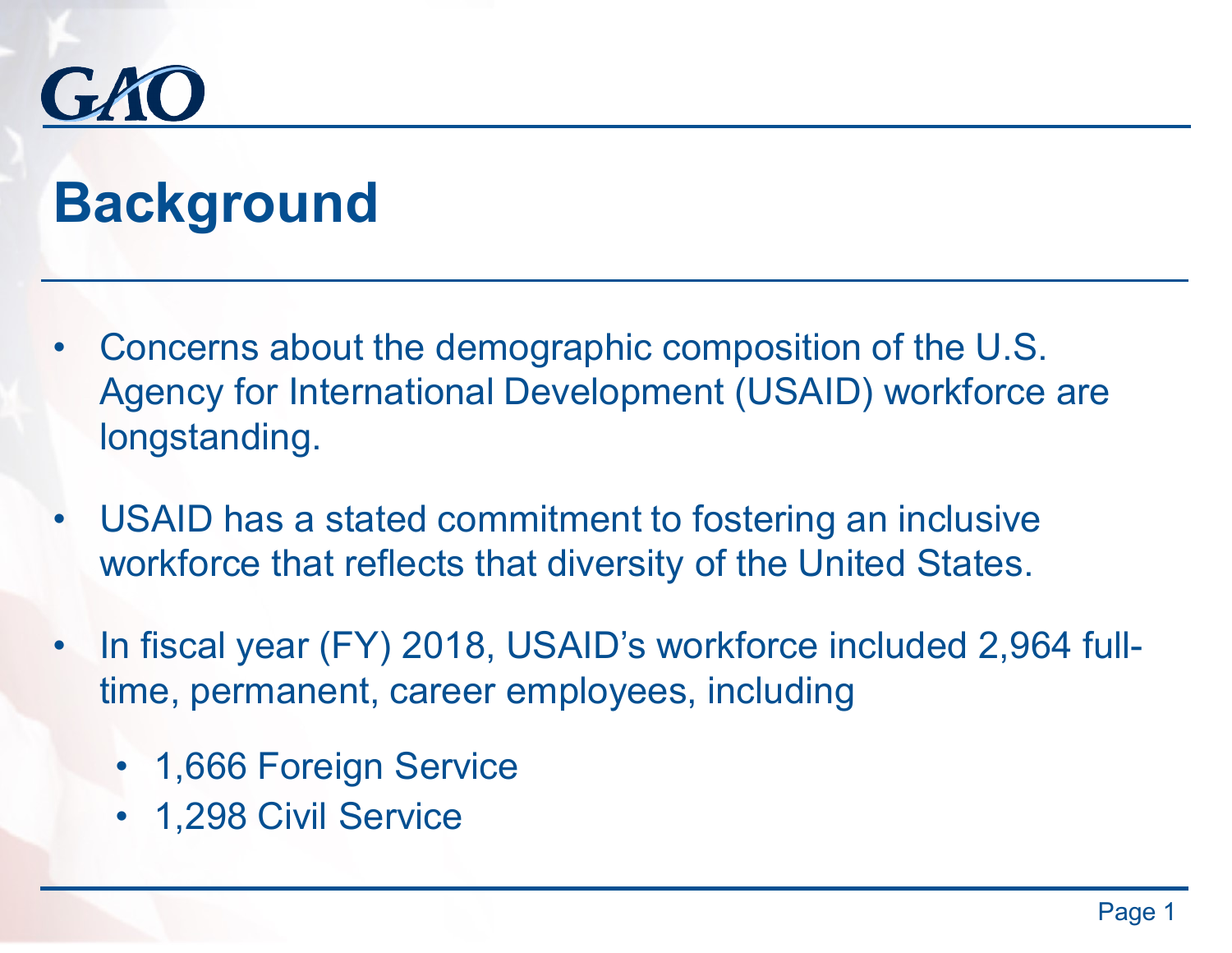

## **Research Objectives**

Our report examined

- (1) the demographic composition of USAID's workforce in FYs 2002 through 2018,
- (2) any differences in promotion outcomes for racial or ethnic minorities in USAID's workforce,
- (3) any differences in promotion outcomes for men and women in USAID's workforce, and
- (4) the extent to which USAID has identified workforce diversity issues and worked to address them.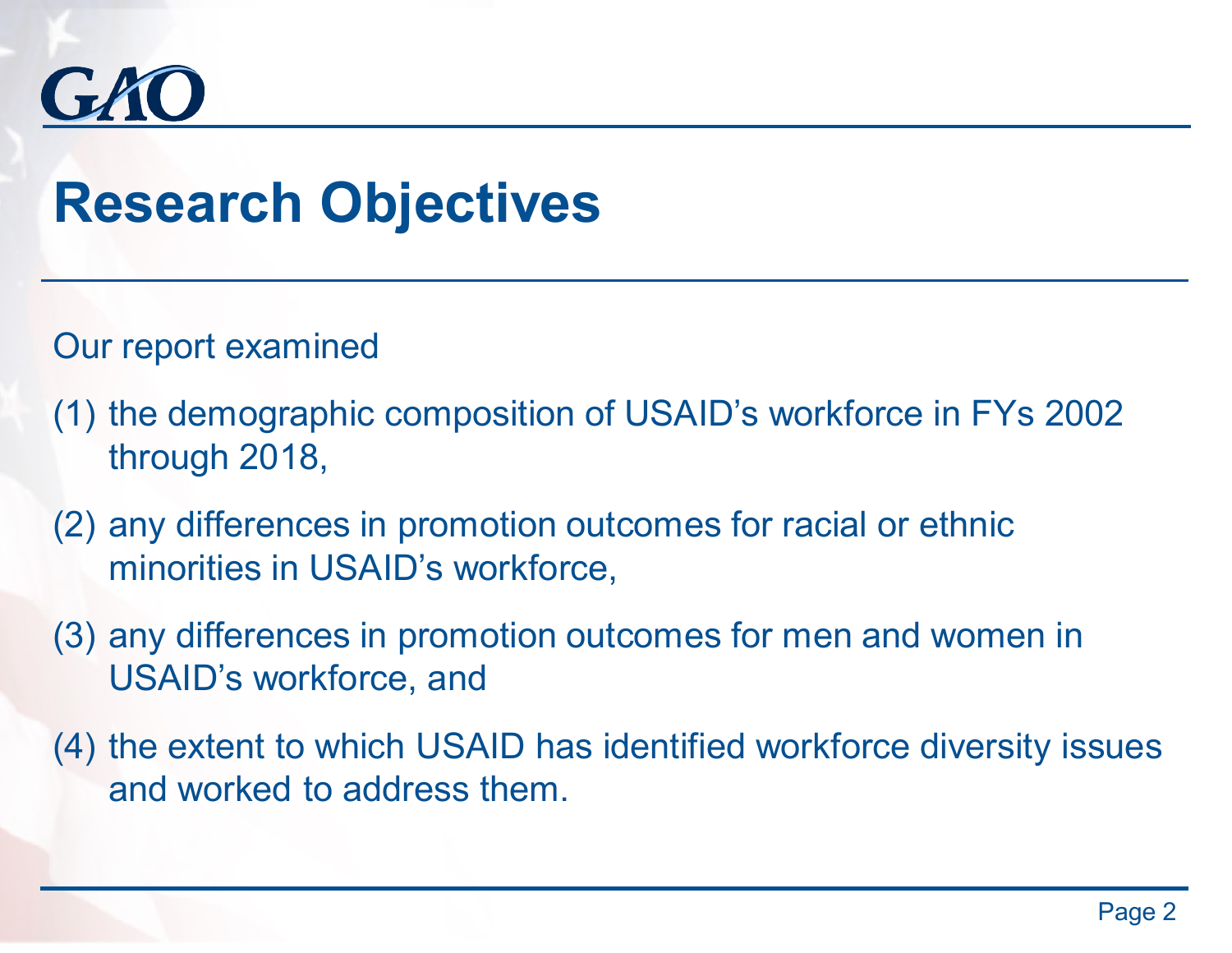

# **Methodology**

- Analyzed demographic characteristics of more than 5,750 USAID personnel employed during FYs 2002-2018.
- Conducted descriptive analyses of USAID promotion data.
- Conducted adjusted statistical analyses of promotion data, accounting for factors other than racial or ethnic minority status and gender that could influence promotion.
	- Our analyses do not completely explain the reasons for differences in promotion outcomes, which may result from various unobservable factors. Thus, our analyses do not establish a causal relationship between demographic characteristics and promotion outcomes.
- Reviewed USAID workforce diversity reports and interviewed USAID officials and employee group representatives.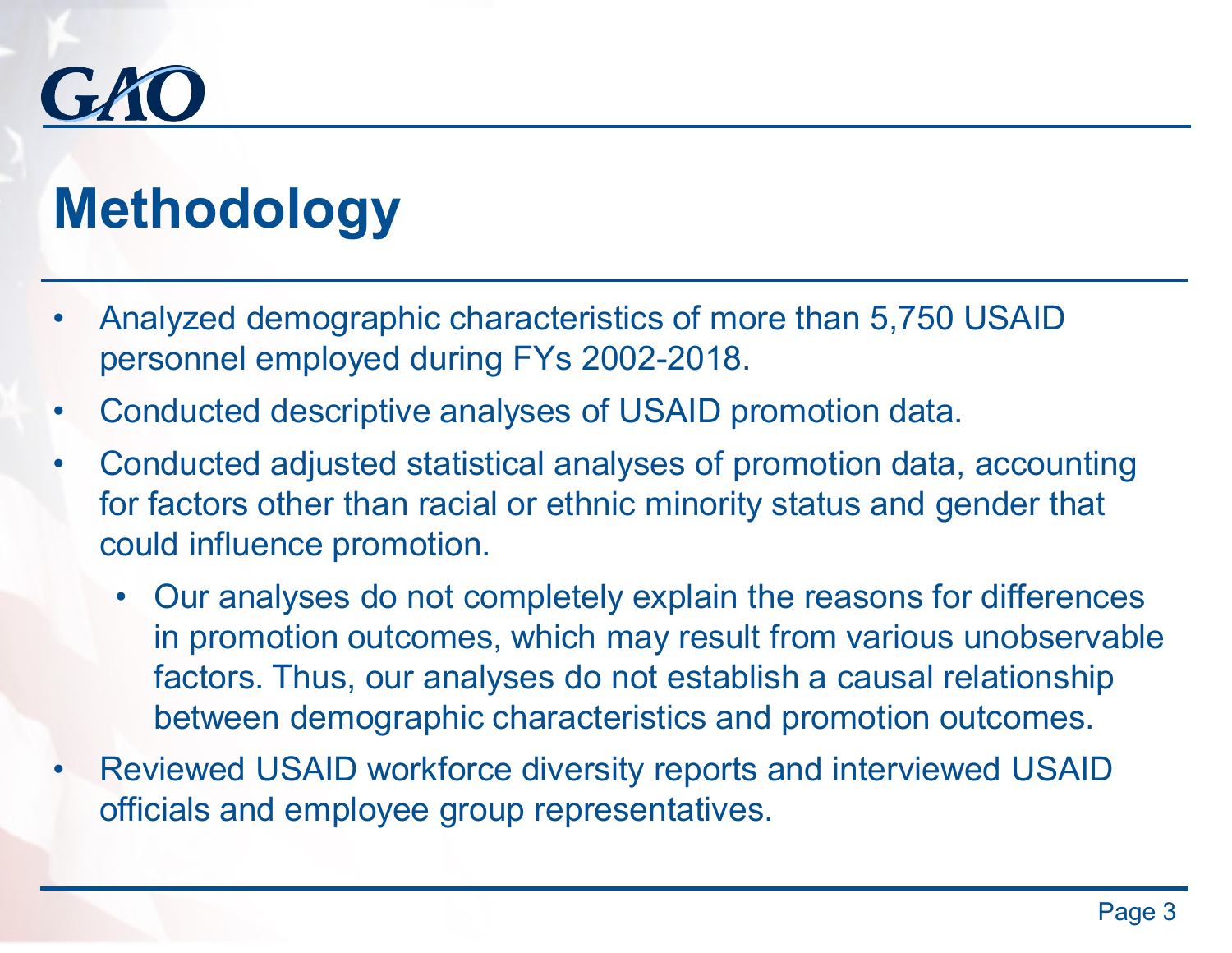

## **Overall Proportion of Racial or Ethnic Minorities Grew, although Proportion of African Americans Declined**

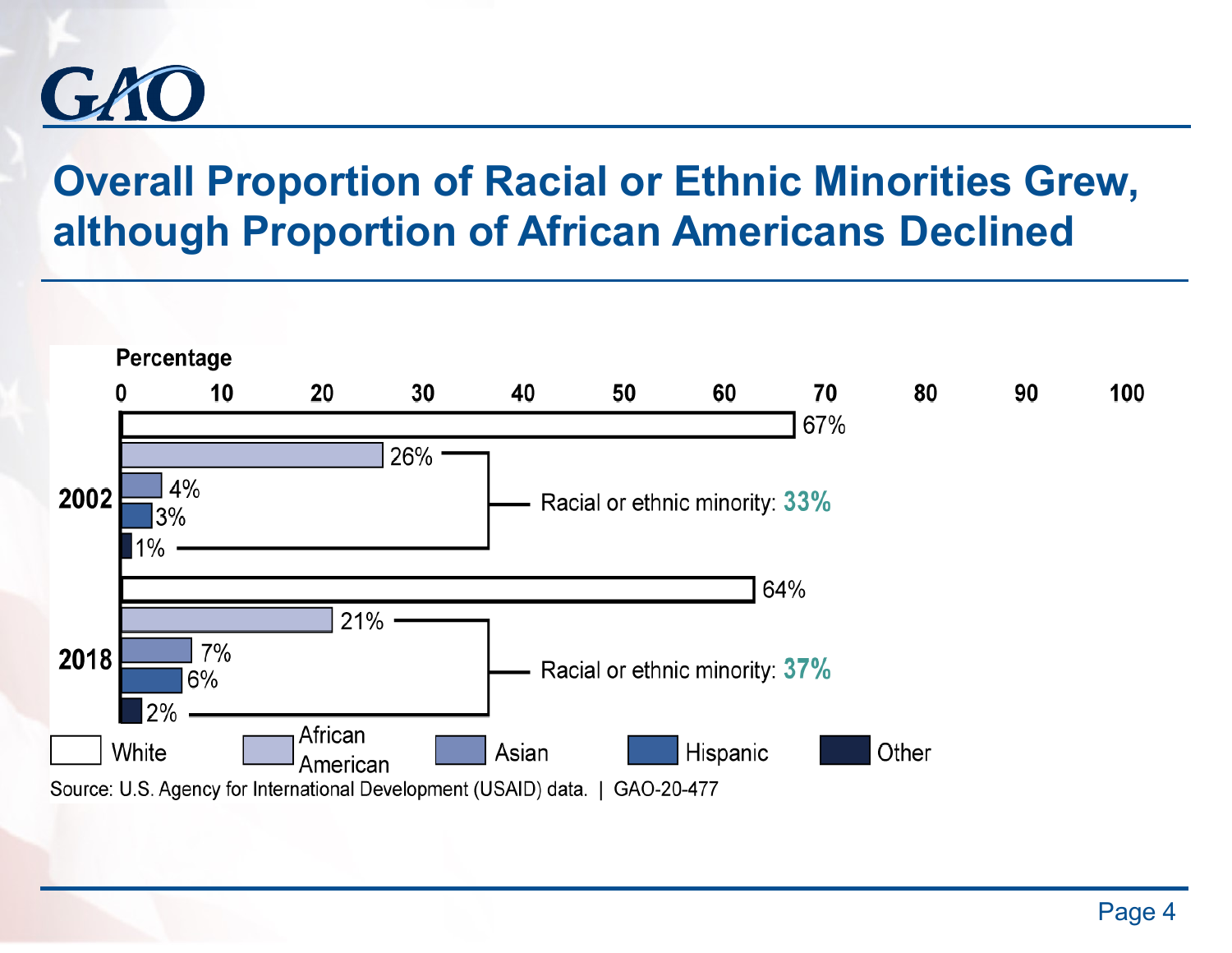

## **Proportions of Racial or Ethnic Minorities Were Smaller in Higher Ranks in FY 2018**



Source: U.S. Agency for International Development (USAID) data. | GAO-20-477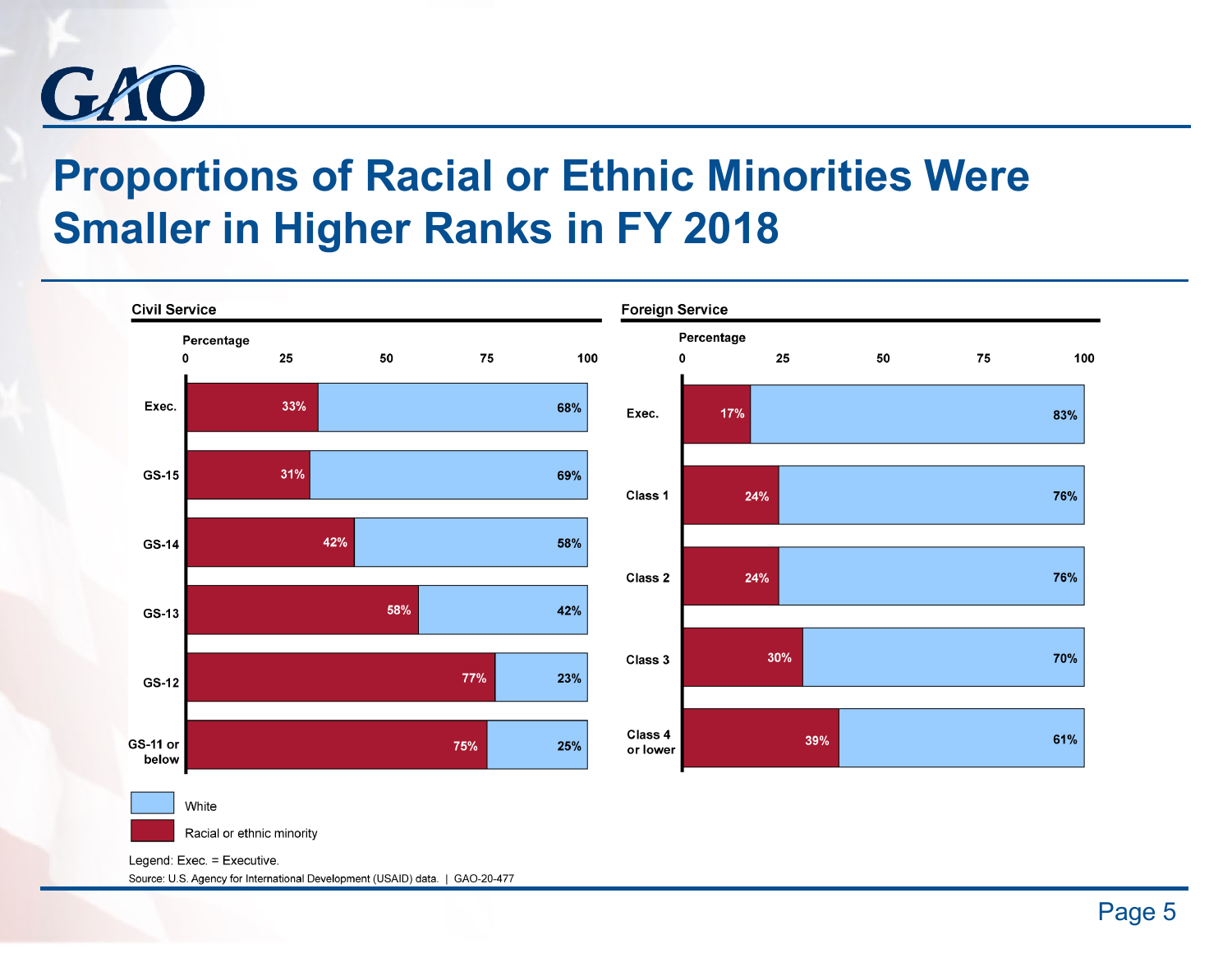

## **Proportion of Women Increased Overall, Rising in Foreign Service While Declining in Civil Service**







Source: U.S. Agency for International Development (USAID) data. | GAO-20-477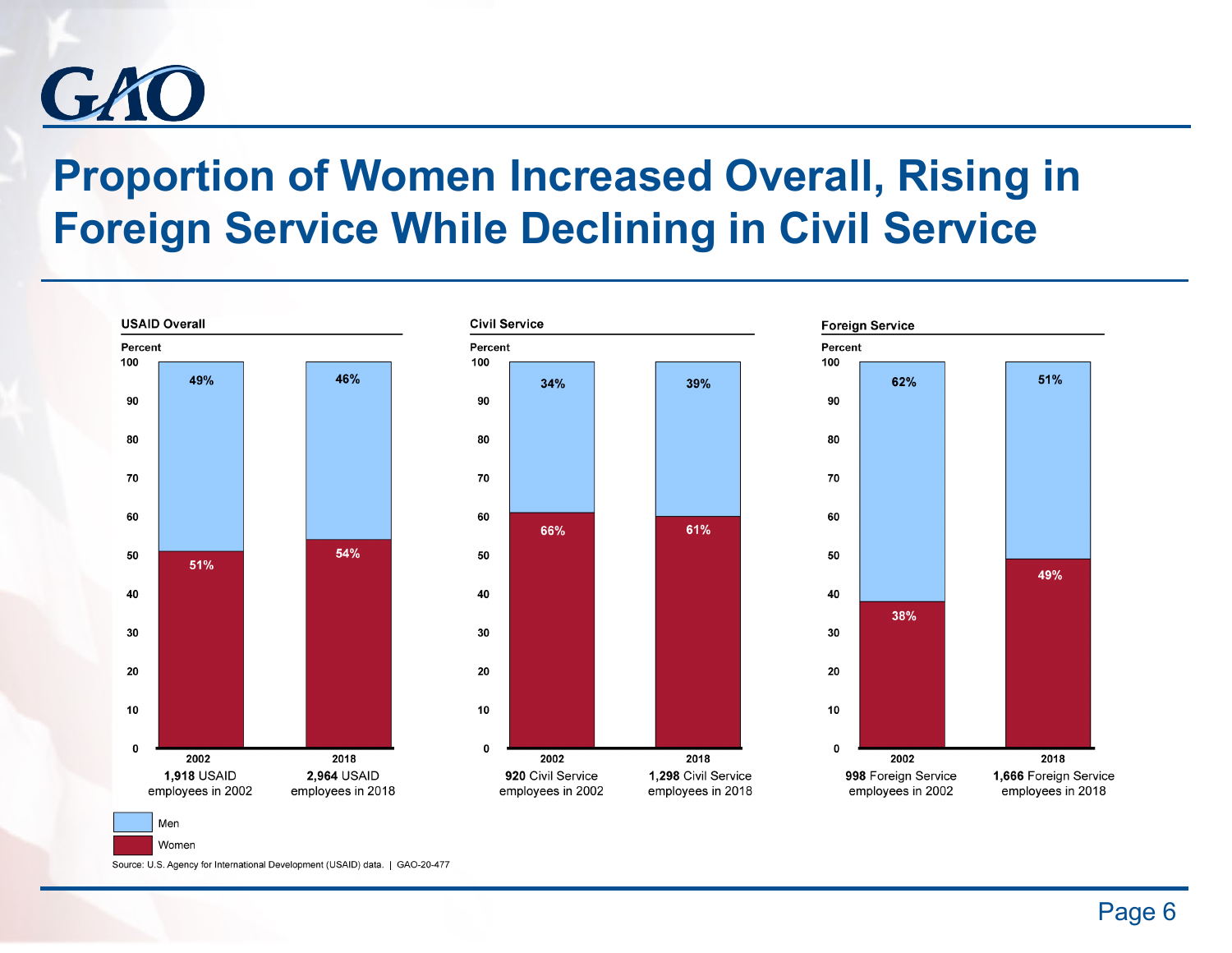

## **Proportion of Women Was Generally Smaller in Higher Ranks in FY 2018**



Legend: Exec. = Executive. Source: U.S. Agency for International Development (USAID) data. | GAO-20-477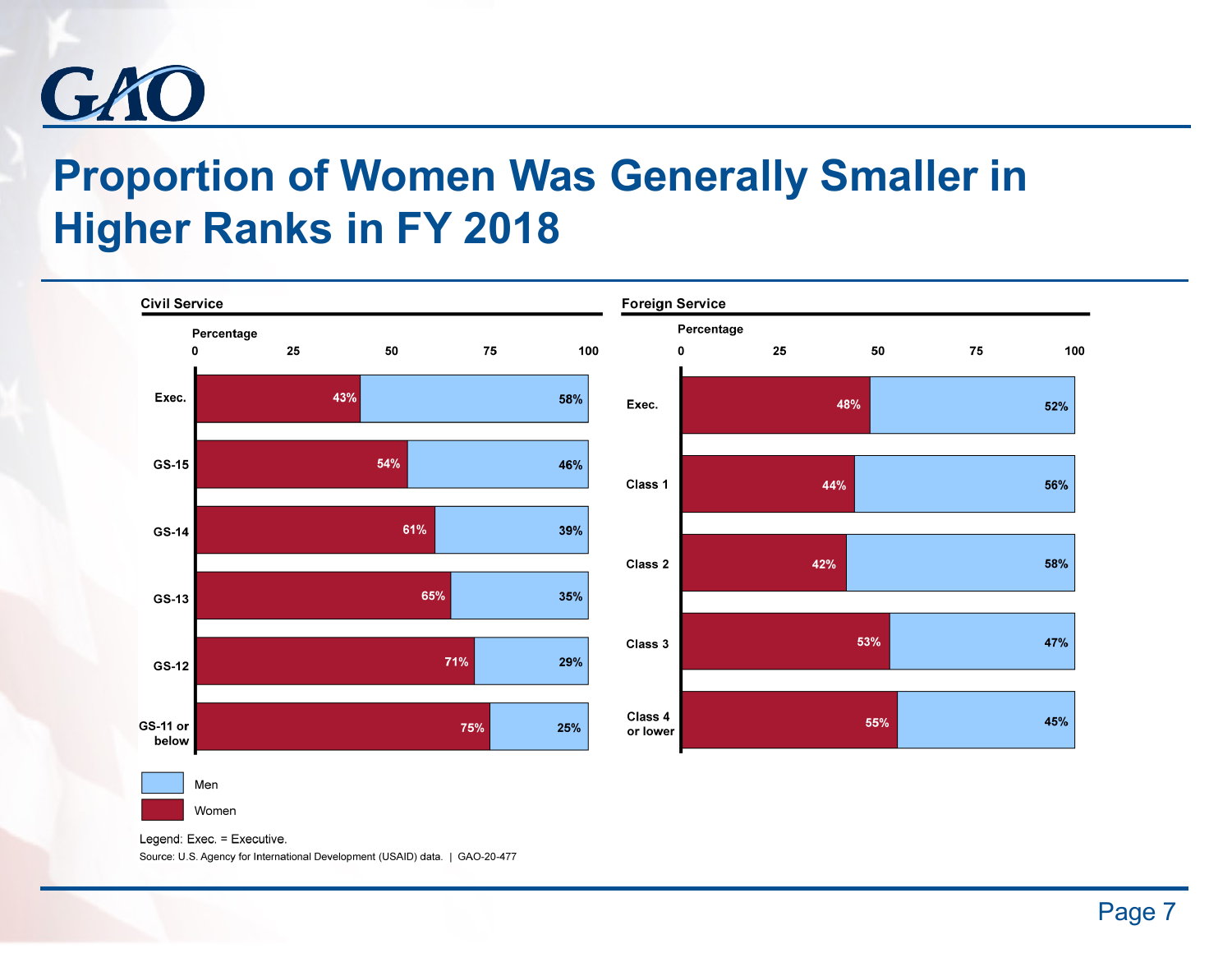# GRI

## **Promotion Outcomes Were Generally Lower for Racial or Ethnic Minorities and Mixed for Women**

- We conducted descriptive analyses of average promotion rates.
- We also conducted adjusted analyses, accounting for various individual factors that could influence promotion—for example, occupation, education, language skills, hardship assignments, and years of federal service. However, our analyses do not account for various other factors, such as employee skills, that may have caused differences in promotion outcomes.
- We analyzed the Civil and Foreign Services separately because of differences in the two services' structures and promotion processes.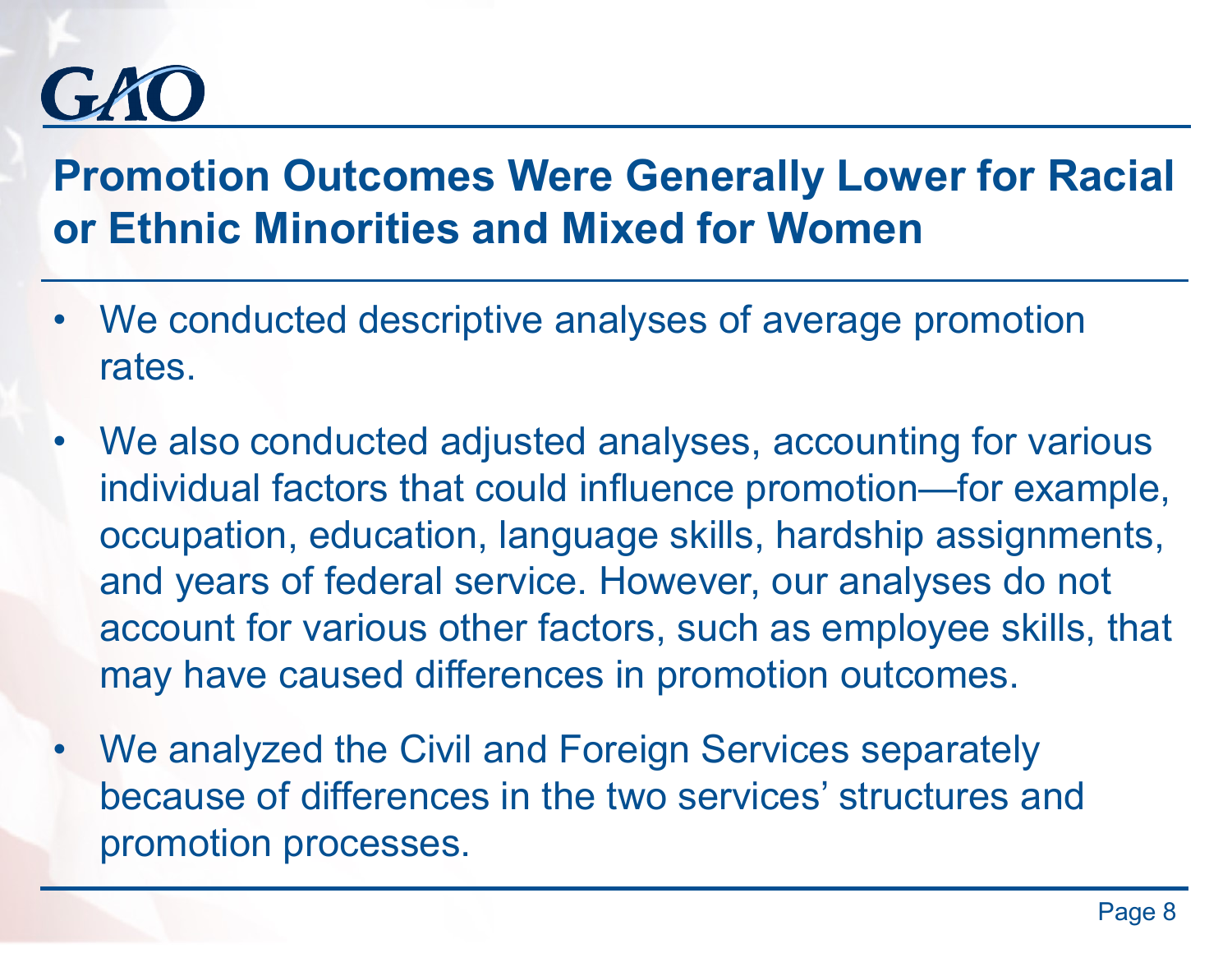

#### **Civil Service Promotion Outcomes Were Lower for Racial or Ethnic Minorities Than for Whites in Early to Mid Career in FYs 2002-2017**



Note: Our adjusted analysis does not completely explain the reasons for differences in odds of promotion, and our regression results do not Page 9 establish a causal relationship between demographic characteristics and promotion outcomes.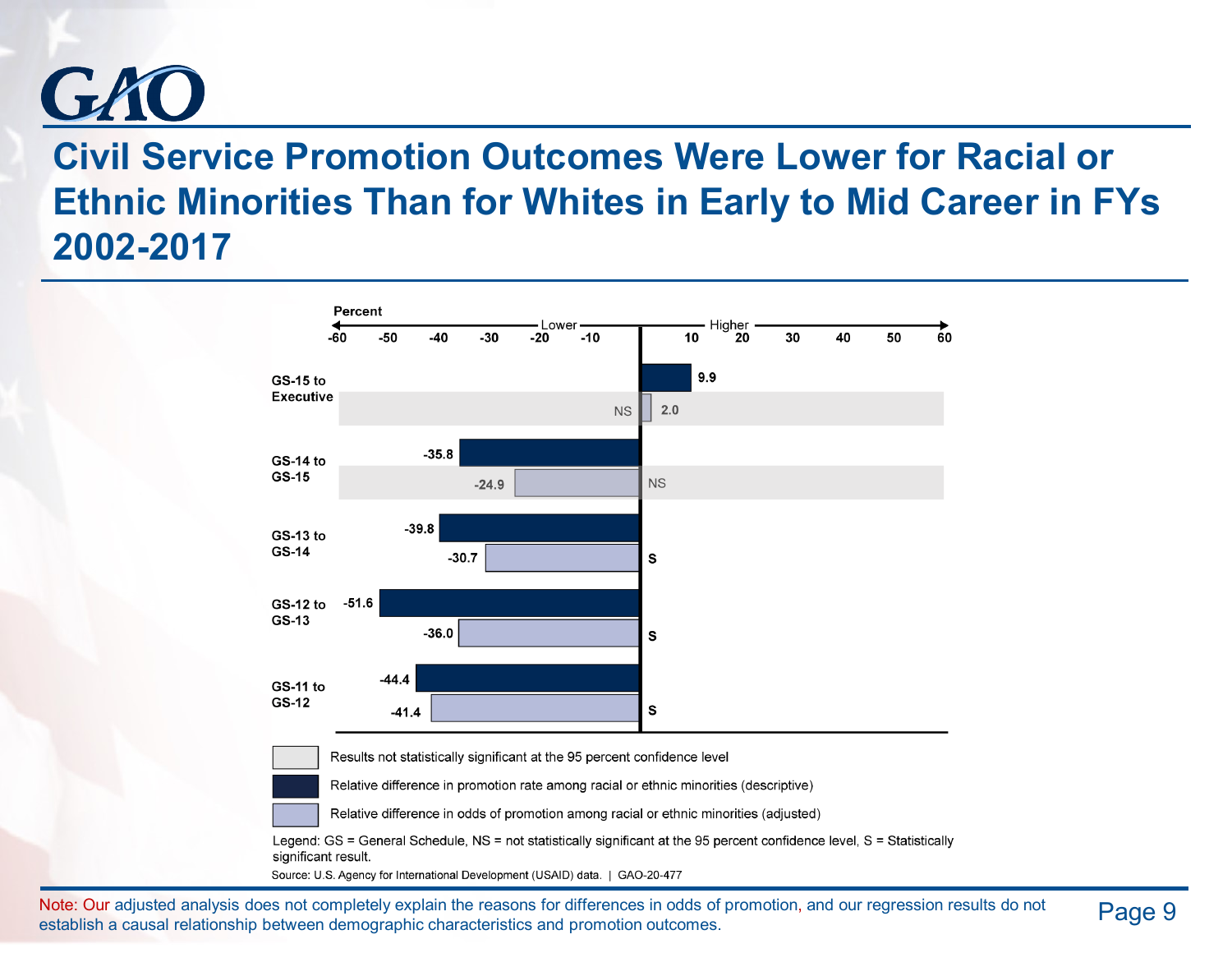

#### **Foreign Service Promotion Outcomes Were Lower for Racial or Ethnic Minorities in Early to Mid Career in FYs 2002-2017, but Differences Were Generally Not Statistically Significant**



Note: Our adjusted analysis does not completely explain the reasons for differences in odds of promotion, and our regression results do not Page 10 establish a causal relationship between demographic characteristics and promotion outcomes.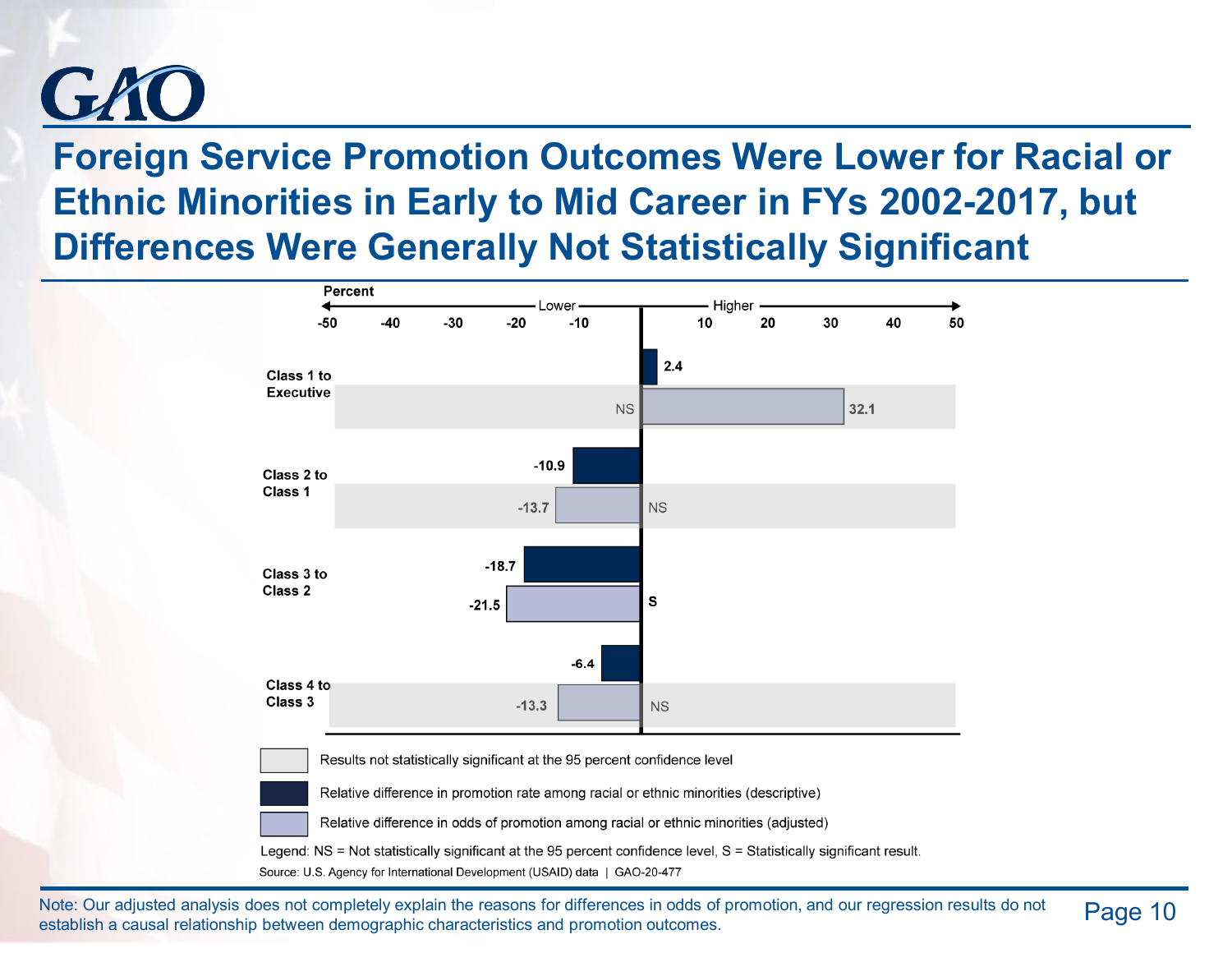

#### **Civil Service Average Promotion Rates Varied for Women Compared with Men in FYs 2002-2017, but Differences in Outcomes Were Not Statistically Significant**



Note: Our adjusted analysis does not completely explain the reasons for differences in odds of promotion, and our regression results do not Page 11 establish a causal relationship between demographic characteristics and promotion outcomes.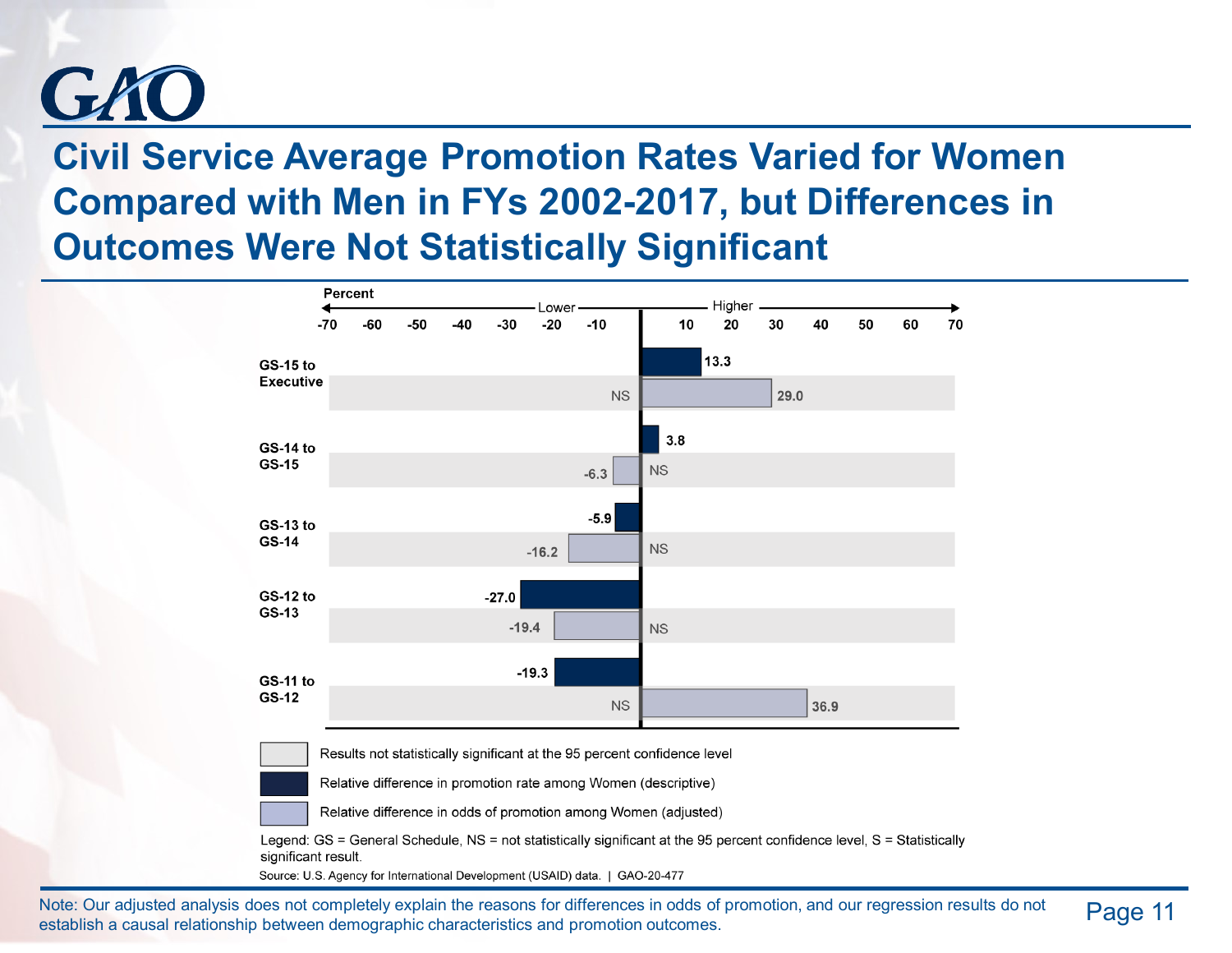

#### **Foreign Service Average Promotion Rates Were Generally Higher for Women Than Men in FYs 2002-2017, but Differences in Outcomes Were Generally Not Statistically Significant**



Source: U.S. Agency for International Development (USAID) data. | GAO-20-477

Note: Our adjusted analysis does not completely explain the reasons for differences in odds of promotion, and our regression results do not Page 12 establish a causal relationship between demographic characteristics and promotion outcomes.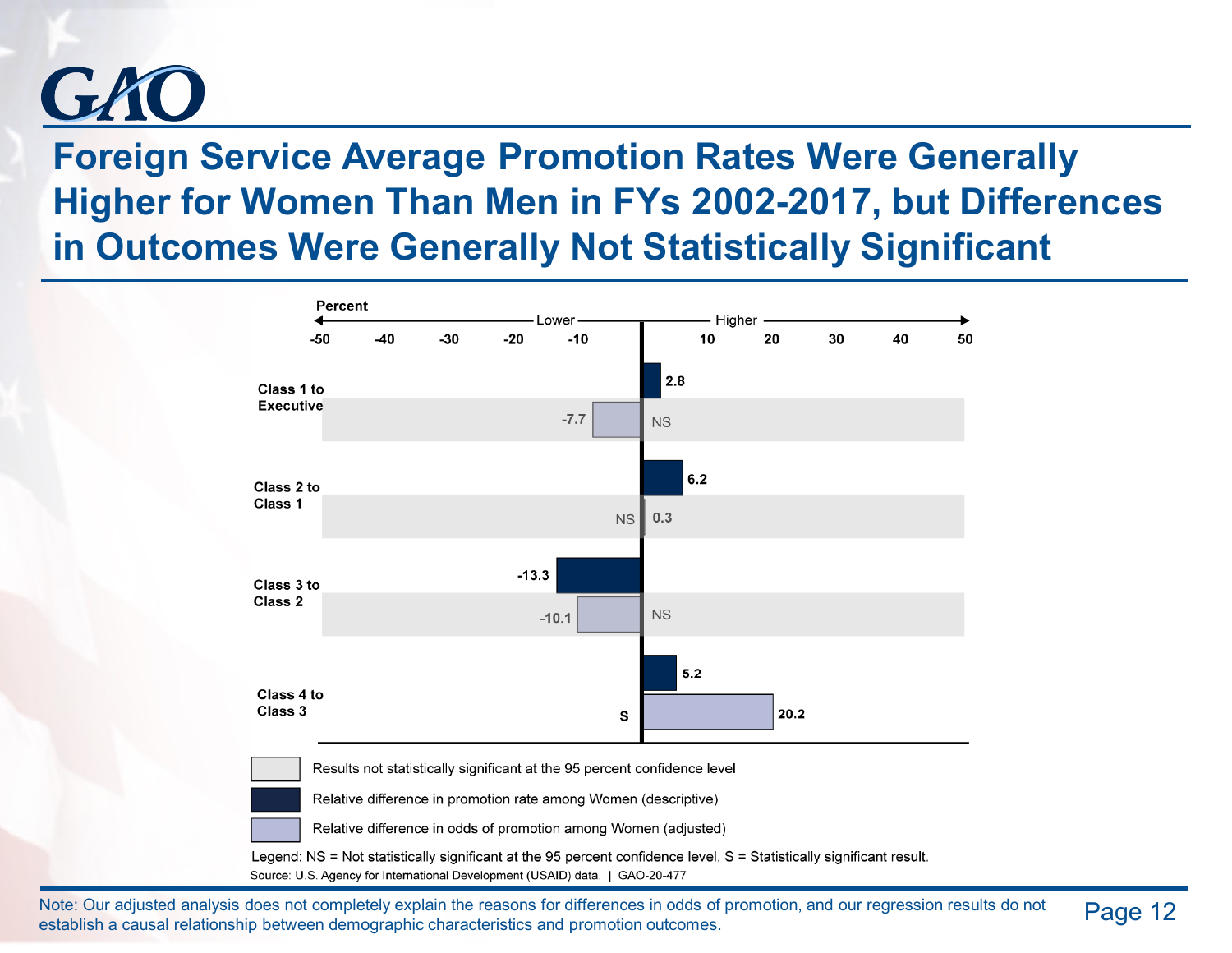

#### **Staffing Gaps Have Prevented USAID from Responding Timely to Equal Employment Opportunity (EEO) Complaints, Analyzing Its Workforce, and Reporting on Diversity Efforts**

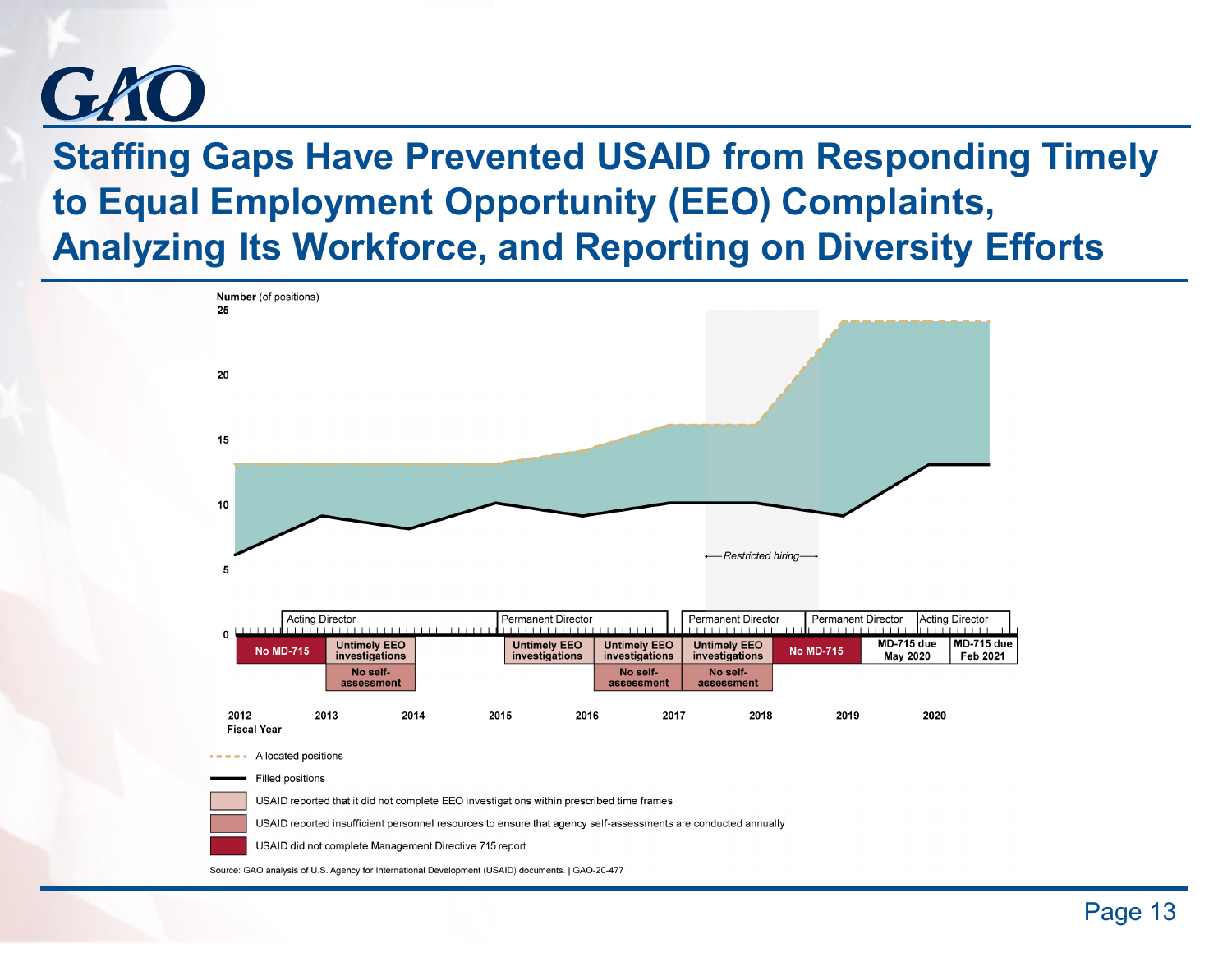# GRI

# **GAO Conclusions**

- Although USAID has identified some diversity issues, continued underrepresentation and generally lower promotion outcomes suggest additional efforts are needed. Addressing these efforts requires an effective and efficient EEO program.
- USAID's Office of Civil Rights and Diversity (OCRD) has been unable to perform its key functions because of significant staffing gaps and turnover. Further, sustained attention from USAID's senior leadership would be helpful in providing sufficient staffing resources to ensure OCRD has the capacity to perform its required functions.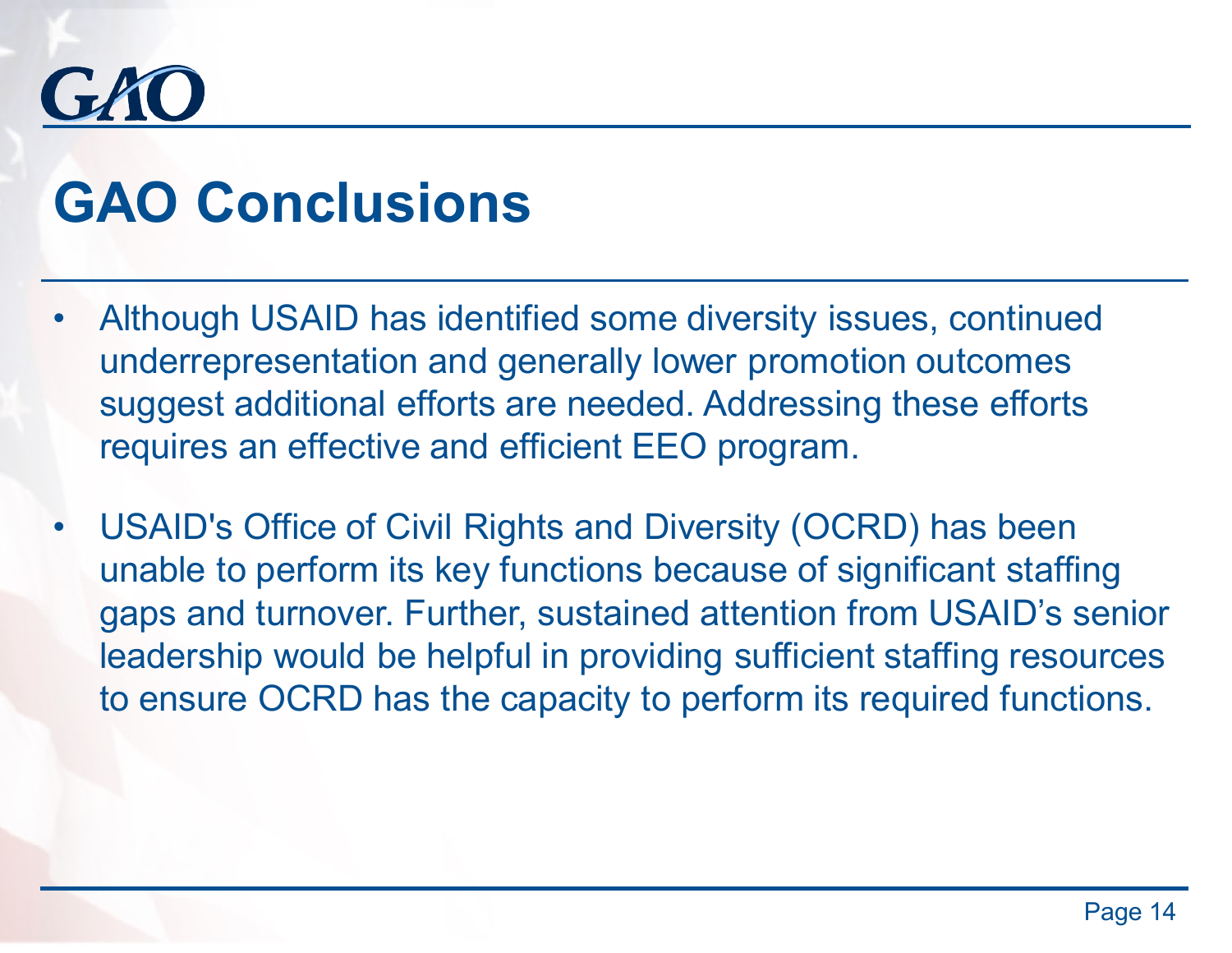

## **GAO Recommendations**

- 1. Ensure that OCRD consistently responds to equal employment opportunity complaints in a timely manner.
- 2. Ensure that OCRD consistently analyzes USAID workforce demographic data for trends and potential barriers to equal employment opportunity.
- 3. Ensure that OCRD submits required MD-715 reports to the Equal Employment Opportunity Commission in a timely manner.
- 4. Demonstrate senior leadership attention to diversity by ensuring that OCRD has the capacity to perform required equal employment opportunity functions.

USAID concurred with all four recommendations.